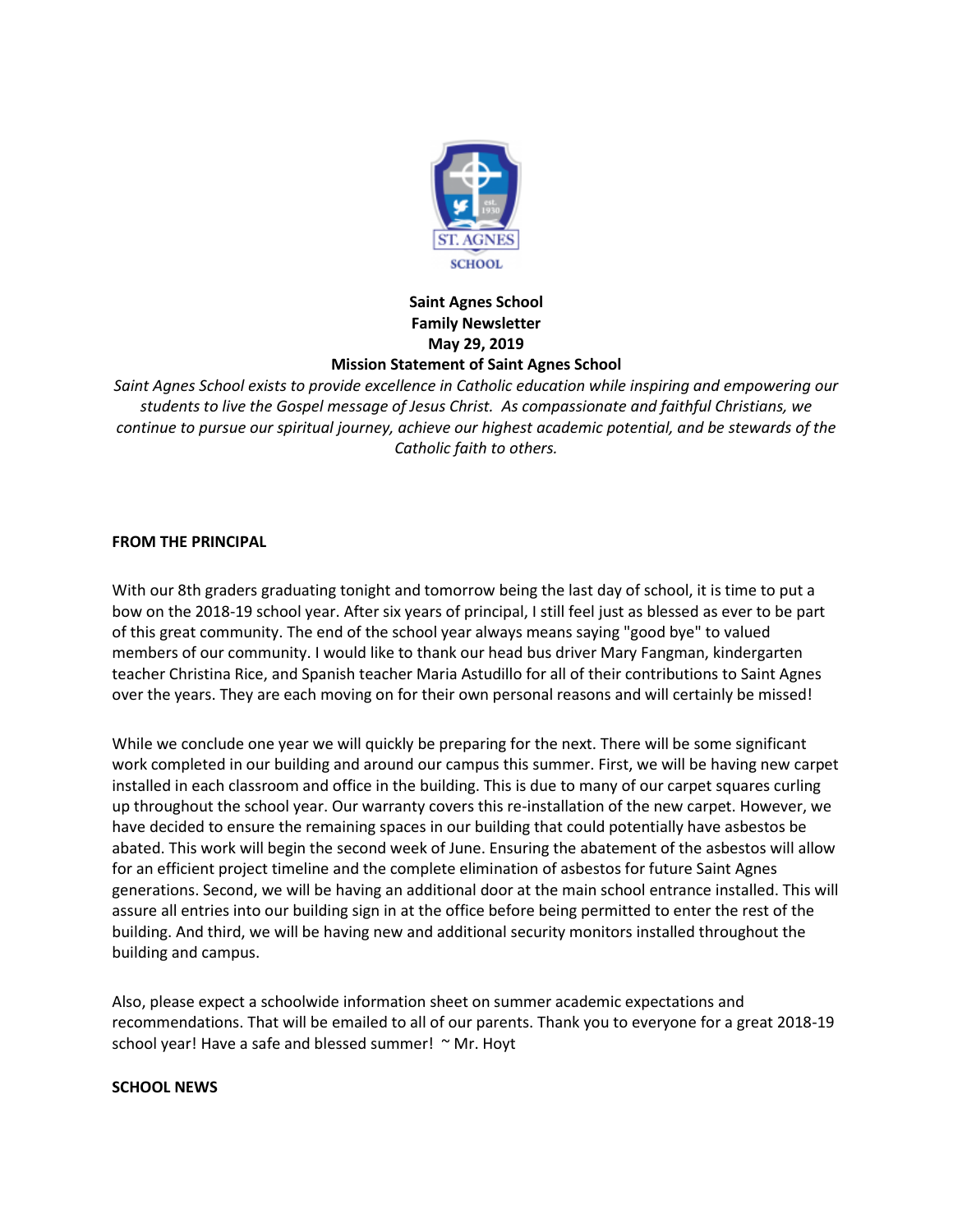**Last Day / Half-Day:** This is a friendly reminder that we will dismiss at 11 a.m. on our last day of school, Thursday, May 30.

**Mass Tomorrow:** Our school Mass will begin at 8 a.m. tomorrow. Our end-of-year awards assembly will take place in the church following Mass.

**Student Medication in the Office**: Please pick up any medicines/inhalers/epi-pens from the office between now and the end of the year. It is school policy that we will not send them home with students so a parent/adult must stop by to receive them. We will dispose of any medicines not picked up by June 3. Feel free to email Mindy Sucher at [msucher@saintagnes.com\(link](mailto:msucher@saintagnes.com) sends e-mail) if you need to make arrangements to pick up after that date.

**Lost and Found**: There are many items in the lost and found. If you are missing sweatshirts, other clothing, lunchboxes, etc., stop by the office between now and the end of the school year to take a look. Anything left at the end of the year will be donated.

**Junior High Service Club:** Starting this summer, the newly formed Junior High Service Club will be "open for service" for incoming 7th and 8th graders. We will meet once a week, possibly in Murphy Hall. Students do not need to make a weekly commitment. Starting in September, the service club will be open to any incoming 6th grade student. All are welcome whenever they are available. Parents will receive an email with necessary dates and information for those interested. Parent volunteers (Virtus compliant) are welcome. Please contact Mrs. Finke with any questions (**[dfinke@saintagnes.com\(link](mailto:dfinke@saintagnes.com) sends [e-mail\)](mailto:dfinke@saintagnes.com)**). Junior High Service Club is looking for the names of any family members, friends, or neighbors who are serving in the military as part of our first ongoing project. Please send information to Mrs. Finke.

**2019-20 School Supplies:** New to Saint Agnes next school year, parents will have the option of purchasing their child's school supplies through an online provider. For parents wishing to order school supplies, they will be tailored to your child's grade level and will be delivered to the school and available for pickup on "Meet-the-Teacher Night." In addition, this will serve as a fund raiser for the PTO. More information will be provided when school supply lists are finalized.

**Big Blue Bash Financial Update:** Thanks to the generosity of our entire community, the PTO has informed us that the net revenue of this year's event totaled over \$52,000. This is an increase of about \$12,000 from last year's net revenue. Thank you to all of our volunteers and generous contributors to this great event!

**Summer Office Hours:** Our school's office will be open, at least, Mondays-Thursdays from 9 a.m. - Noon throughout the month of June. If you need to stop in the office outside of those times please contact Mrs. Sucher [\(msucher@saintagnes.com\(link](mailto:msucher@saintagnes.com) sends e-mail)), Ms. Cappy [\(ecappy@saintagnes.com\(link](mailto:ecappy@saintagnes.com) sends [e-mail\)\)](mailto:ecappy@saintagnes.com), or Mr. Hoyt [\(rhoyt@saintagnes.com\(link](mailto:rhoyt@saintagnes.com) sends e-mail)) to schedule a time. The office will be open this Friday, May 31 from 8:30 a.m. - 4:00 p.m.

### **PTO NEWS**

**POP Parties**: While the year is winding down, there are still three upcoming parties for students and moms. Click [here](http://school.saintagnes.com/sites/saintagnes.com/files/newsletter-files/May%202019/pop_parties_2019_-end_of_year_update.pdf?649) for details and to RSVP.

#### **BOOSTERS NEWS**